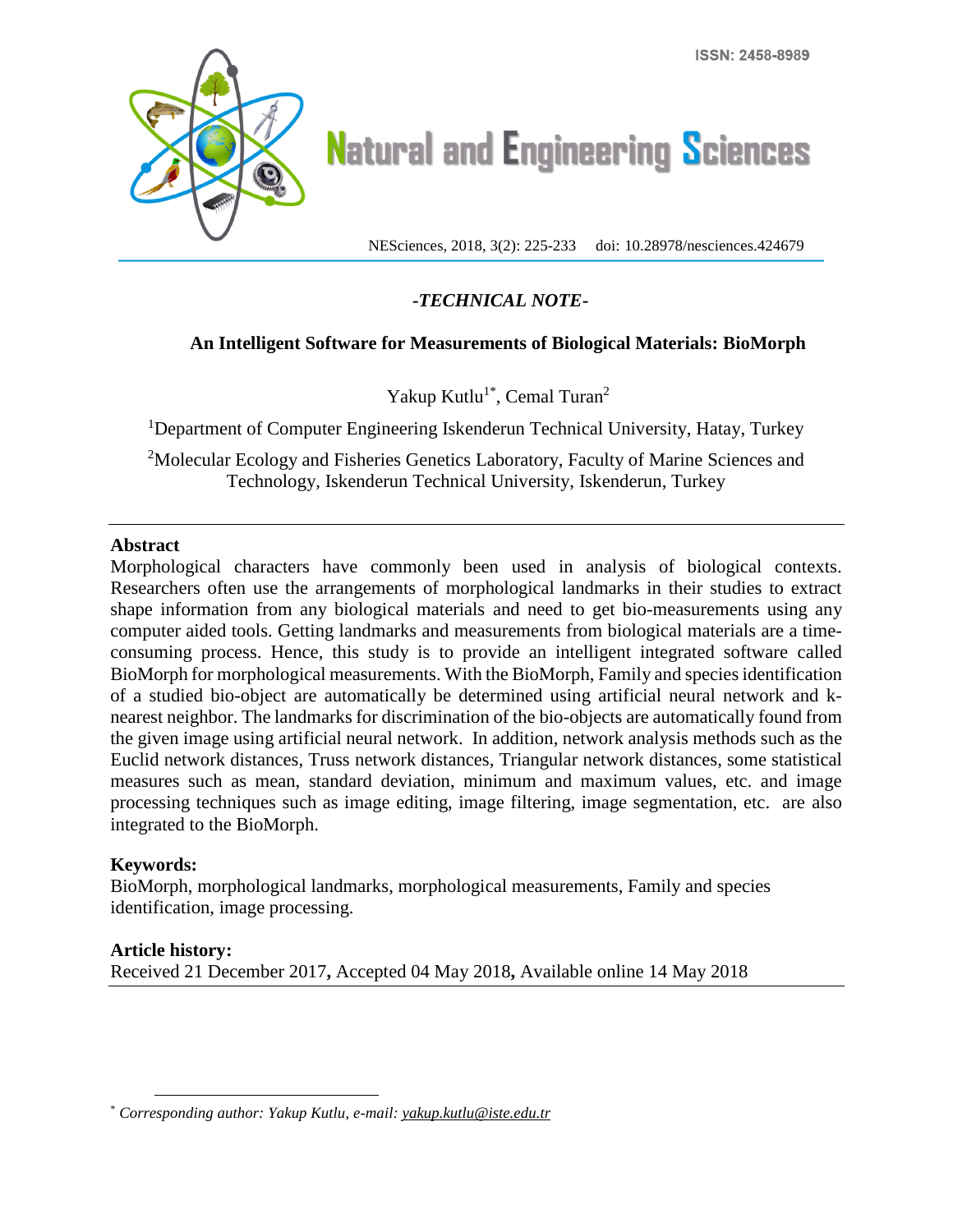#### **Introduction**

Biological researches related to the shape of the object are most common area of applied science. For example, what is the average shape of a bone or organ structure in a population? Morphometry is an area of multivariate statistical analysis which hosts required methods for these questions (Slice, 2007).

Taxonomic classification of an organisms and understanding the biological diversity of species were based on morphological description of the forms. In recent years, the field of analysis of biological objects has undergone a major change. Most of these changes are caused by the improvement and adoption of the anatomical landmarks of Cartesian coordinate analysis methods (Slice, 2007). It is also defined as a new branch that is a techniques used to analyze the diversity of biological shapes combining biometry, computer graphics and statistics tools of geometry (Bookstein, 1997). In biometric methods, the characteristics of biological structures such as landmarks were determined on the surface of objects. These landmarks are determined by the biological properties of objects and are used in the analysis by taking morphological measurements (Hockaday et al. 2000; Parsons et al. 2003; Strauss and Bookstein, 1982; Zelditch et al. 1989; Hossain et al. 2010).

Nowadays, binary distance methods are used for biometrics measurements between identified points on the organism (Parsons et al. 2003). Landmarks for identification of family, species, populations and individuals for different biological substrates as shown in Figure 1. These landmarks are determined according to the biological properties of bio-objects. Morphological measurements between the landmarks are calculated and used for different purposes.



Figure 1. Biometric measurements for biological objects as leaf from Viscosi and Cardini (2011) (a), and fish from Strauss and Bookstein (1982) (b) and skull from Matteo Breno et al. (2011).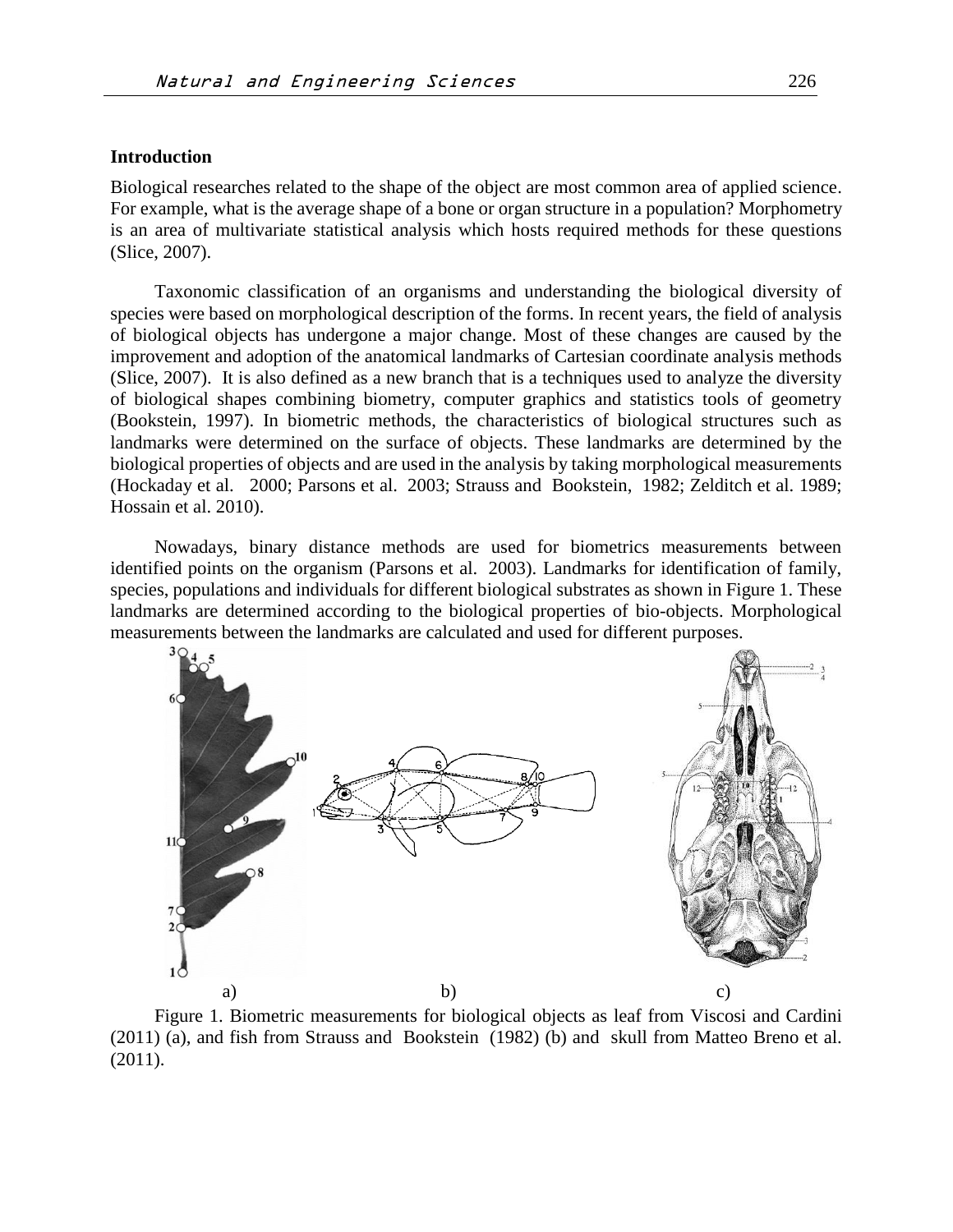In order to determine the biometric distances, some software are available for biometric measurements such as Matlab or R, which need programming skills, or MorphoJ (Klingenberg, 2011) and MorFISH (Turan and Oral, 2005) which don not need programming skills for user.

The aim of this study is to provide an intelligent integrated software for morphological measurements by which family and species identification of a studied bio-object can automatically be performed and landmarks for discrimination of the bio-objects can automatically be found from the given image. In addition, network analysis methods such as the Euclid network distances, Truss network distances, Triangular network distances and some statistical measures such as mean, standard deviation, minimum and maximum values, etc. are integrated to the software, BioMorph.

In order to determine the biometric measurements, digital photographs from the bio-objects are taken first, then these images are transferred to the computer from which measurements are made using computer aided software. The landmarks were determined on the bio-object surface on digital photo. In order to eliminate the process of marking manual landmarks by scientist for any analysis, an intelligent integrated software for geometric morphometric measurement are developed which help to use in morphological analysis such as biodiversity, systematic, population identification and medical purposes. While using this kind of software with graphical user interfaces, quick and convenient analyses are provided, and the system become flexible to the users to offer automated predictions of landmark of any bio-object. Moreover, the software identify the family or/and species of the bio-object. These two features are the intelligent part of this software, BioMorph.

This study introduces new developed software, BioMorph which is an intelligent tool for biometric measurements to provide user-friendly platform. BioMorph was developed as an application which use the image processing methods, machine learning techniques (Kutlu et al. 2017a, 2017b, 2017c; İşçimen et al. 2014, 2015, 2017a, 2017b, 2017c, 2017d), some statistical methods, etc. k-Nearest Neighbor (k-NN) Classifier and Artificial Neural Network as machine learning techniques were used for classification of family and species of the Bio-objects. Artificial Neural Network was also used for prediction of landmark on the bio-objects (Kutlu and Turan, 2017). The image processing methods were used to apply on images to find objects and extract features of bio-objects developed previously (Kutlu et al. 2017a, 2017b, 2017c; İşçimen et al. 2014, 2015, 2017a, 2017b, 2017c, 2017d). BioMorph is built within the .NET Windows platform, which has wide range of usage in the world.

#### *Machine Learning Techniques*

#### *Artificial Neural Network (ANN)*

Artificial Neural Network (ANN) is one of the most used machine learning models. It is used for prediction and classification. ANN has input and output layers. The weights of each neuron unit of these layers are trained and produces an output value which is calculated via a function of the sum of its inputs. The output value of each neuron is calculated as

$$
y_i = \varphi(\sum x_i w_i)
$$

where  $y_i$  refers the output,  $\varphi$   $\bigcirc$  ) refers to activation function,  $w_i$  refers to weight and  $x_i$  refers to input of the *i*th unit.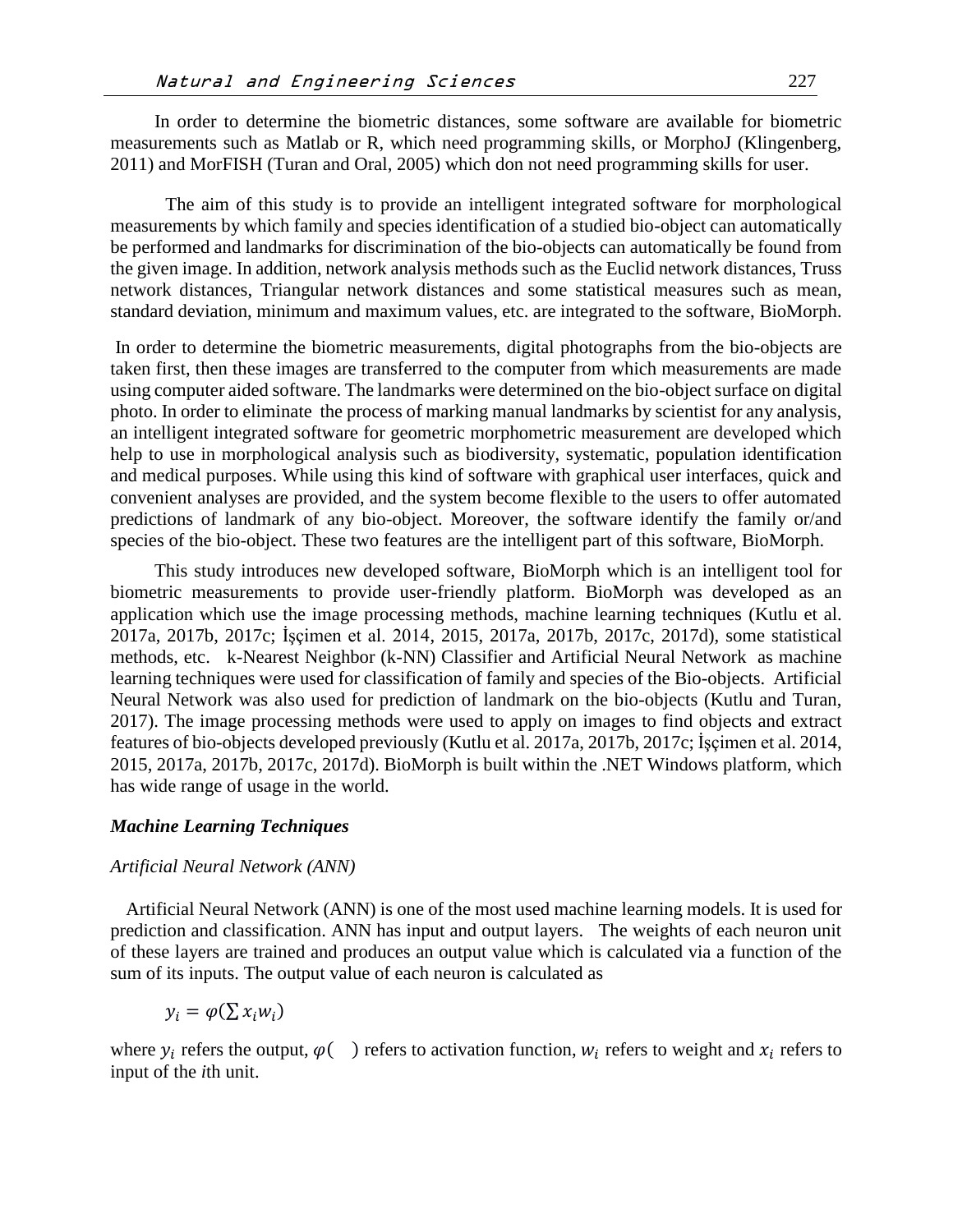The ANN consist of various number of hidden layers with different number of units besides input and output layers. The first layer receives the inputs from outside and transmits to hidden layers. Hidden layers process the data in their turns and transmit to the output layer. Figure 2 shows the basic architecture of an ANN network (Duda et al. 1973; Kutlu et al. 2009).



Figure 2. Architecture of the ANN network

#### *k-Nearest Neighbor (k-NN) Classifier*

The k-nearest neighbor algorithm (k-NN) is one of the non-parametric technique of machine learning. It is generally used for classifying classes according to nearest training examples in all extracted features. It is a type of sample-based learning. An object is classified by a plurality vote of its neighbors, with the features being assigned to the class most common amongst its k nearest neighbors (Duda et al. 1973).

## *Image Processing Techniques*

Image processing methods are applied on acquired images from which bio-objects are detected. The integrated image processing methods such as noise filter, edge detection, filling operation, opening, closing etc. were applied on the images. In this module, the bio-objects were detected called region of interest (ROI). Then, some features were extracted from the ROI on the images. The extracted features (centroid, area, orientation and extreme points of object are used as input parameter for machine learning techniques.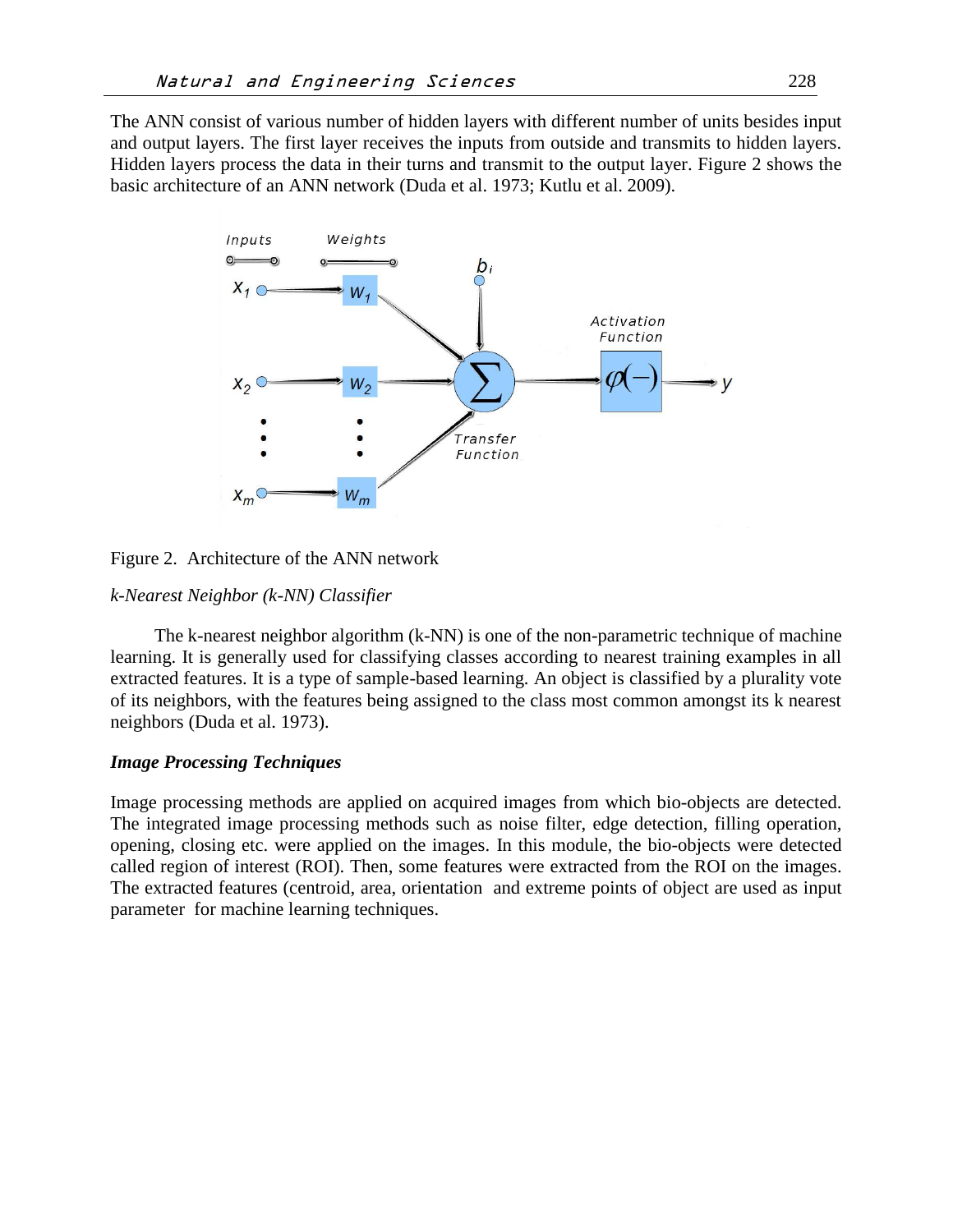## *Statistical Measures*

There are different biological measurement methods that can be preferred according to shape of the biological object. Network distance measure is one of the mostly used methods (Kutlu et al. 2017a, 2017b, 2017c) which include the Euclid network distances, Truss network distances, Triangular network distances. In addition, some statistical measure such as mean, standard deviation, minimum and maximum values, etc. can be obtained from the analysis.

#### *Structure of BioMorph*

The structure of the BioMorph is shown in Figure 3. It was written in Windows programming environment. The BioMorph has useful modules that have project creation, information entry, image data, image editor, landmark module, recognition module, calculate distance, reporting modules. Each module has many sub-modules.

The module of project creation and information entry use to manage present project or to create new project and to complete information of project. Image file can be loaded form file or captured from camera in image data module. Loaded image can be edited such as cutting, resizing, measuring distance, etc on the bases of user preference. The landmark module is used for pointing landmark over image and adjusting calibration. The BioMorph was gained intelligence to make automatic landmark prediction of some bio-objects (Kutlu and Turan, 2017). The recognition module is used for automatic recognition of family or/and species of bio-object then filling information of object automatically. Some statistical measurement methods were included in modules of Calculation. Different geometric measurement techniques were used in determining the points. The most common ones were the Euclidean Matrix Distance Analysis, truss method and triangulation method, centroid-contour distance (Kutlu et al. 2017a, 2017b, 2017c; İşçimen et al. 2014, 2015, 2017a, 2017b, 2017c, 2017d), According to the properties of biological structure in biometric methods, measurements were calculated by using distance information between landmarks (Hockaday et al. 2000; Parsons et al. 2003; Strauss and Bookstein, 1982; Zelditch et al. 1989; Hossain et al. 2010).

While making calculation, it is important to eliminate any variation resulting from allometric growth (Turan, 1999) by which the allometric transformations were automatically made by BioMorph to eliminate the allometric growth effect. The final module is reporting modules that shows results of all calculations. The researchers can export data as a file such as xls, txt, etc.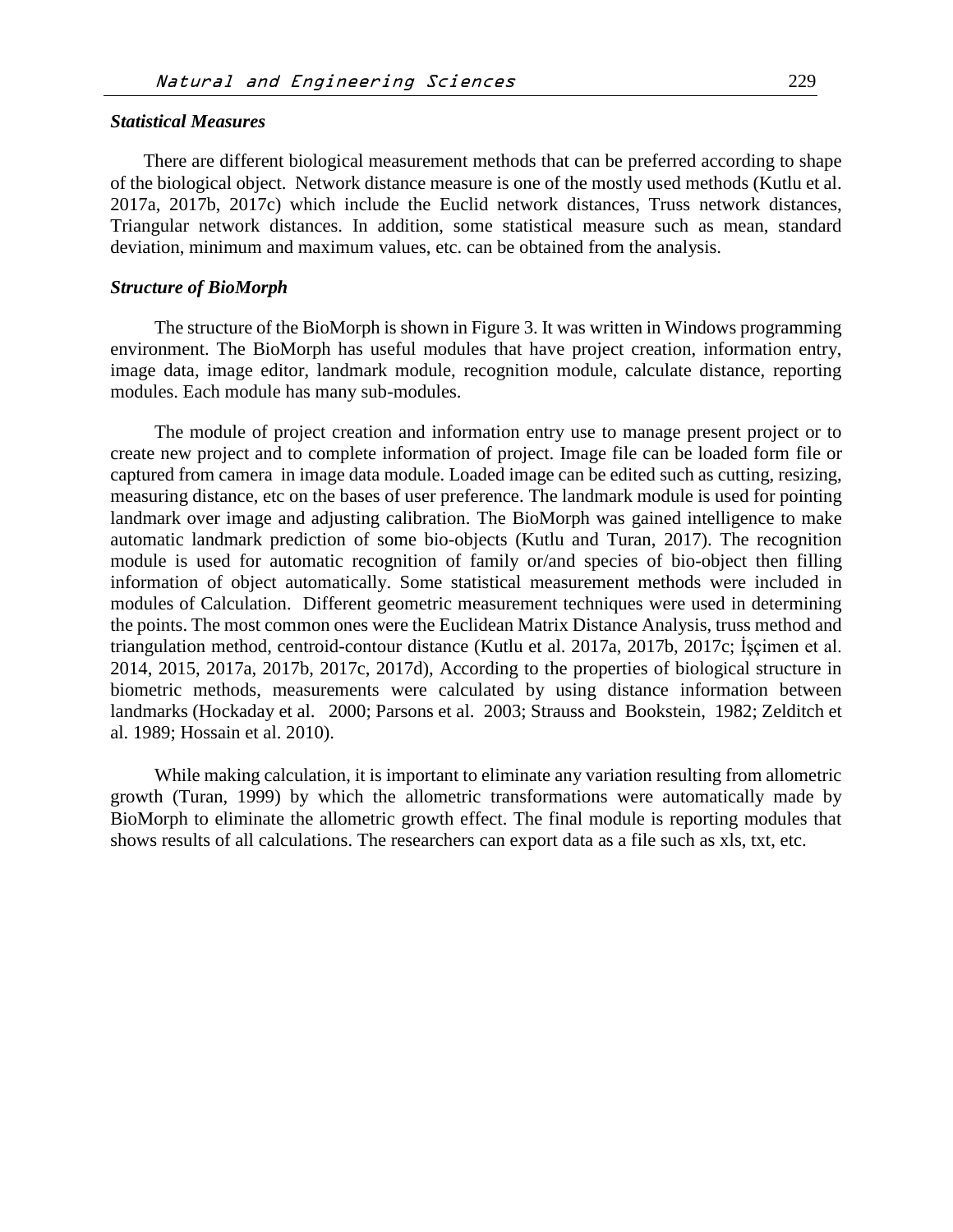

Figure 3**.** The Modular Structure of the BioMorph.

BioMorph has a user friendly graphical user interfaces which is shown in Figure 4. The researchers can see all created project list at the left side of the interface.

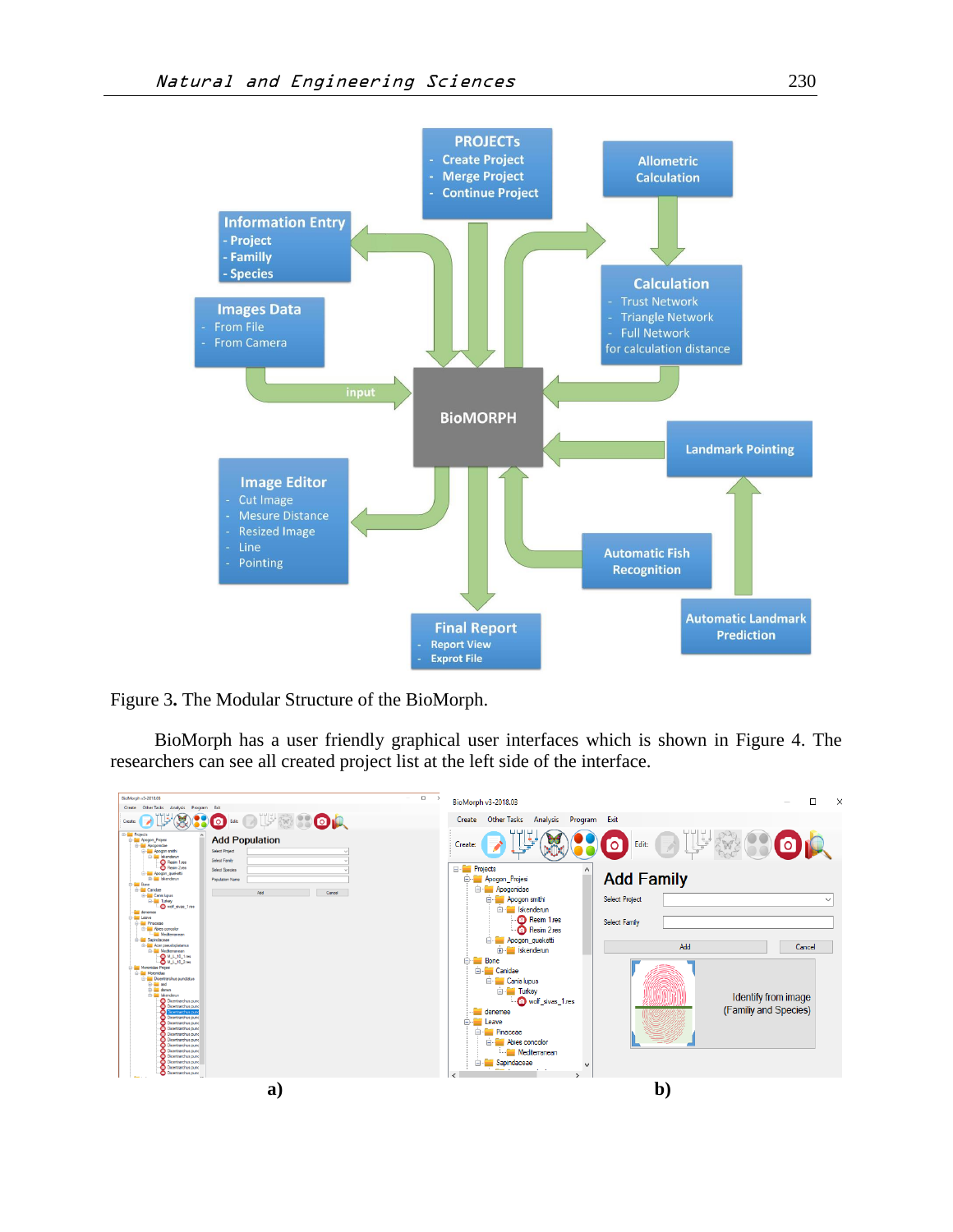![](_page_6_Figure_1.jpeg)

Figure 4. Screen snapshot of user interface of the software BioMorph.

The user interface of the software consist of two sides: left side is the Project Tree tab showing the project and its contents as a tree structure. Right side of the interface display the processed section.

A sample view of the software is shown in Figure 4.a as the list of projects (left side) and view of processed project (right side). The tool bar section of the software is used to create new project and add new family, new species, new population and new sample bio-object. The last button is used to show result of calculation. Moreover, any information on the processed project can be updated. The new process such as adding new family, new population or new sample can be done any time in any project. While adding new family, the software has ability of automatic identification module that is shown in Figure 4.b. Before adding the family, one of sample of bioobject is loaded to identify family and species name using the machine learning techniques as described formerly. The pointing module is used to determine the landmarks of objects (as shown Figure 4.c). It has also some more ability to edit loaded image, measure distance on image and auto-detection of landmarks of object using image processing techniques and machine learning techniques. The report module shows all statistical measurements of any given project as shown Figure 4.d.

In this work, a new intelligent software called BioMorph was developed. It has several advanced tools for analyzing morphological measurements of biologic objects. Using attributes obtained biometric measurements, statistical analysis can be done quickly and save time for the researcher. As a major future work is that it will be transformed into a self-learning system while using BioMorph in any project.

#### **References**

Bookstein, F.L. (1997). Landmark methods for forms without landmarks: morphometrics of group differences in outline shape. *Medical Image Analysis*, 1 (3), 225-43.

Breno, M., Leirs, H. & Van Dongen, S. (2011). Traditional and geometric morphometrics for studying skull morphology during growth in Mastomys natalensis (Rodentia: Muridae). *Journal of Mammalogy*, 92 (6), 1395-1406.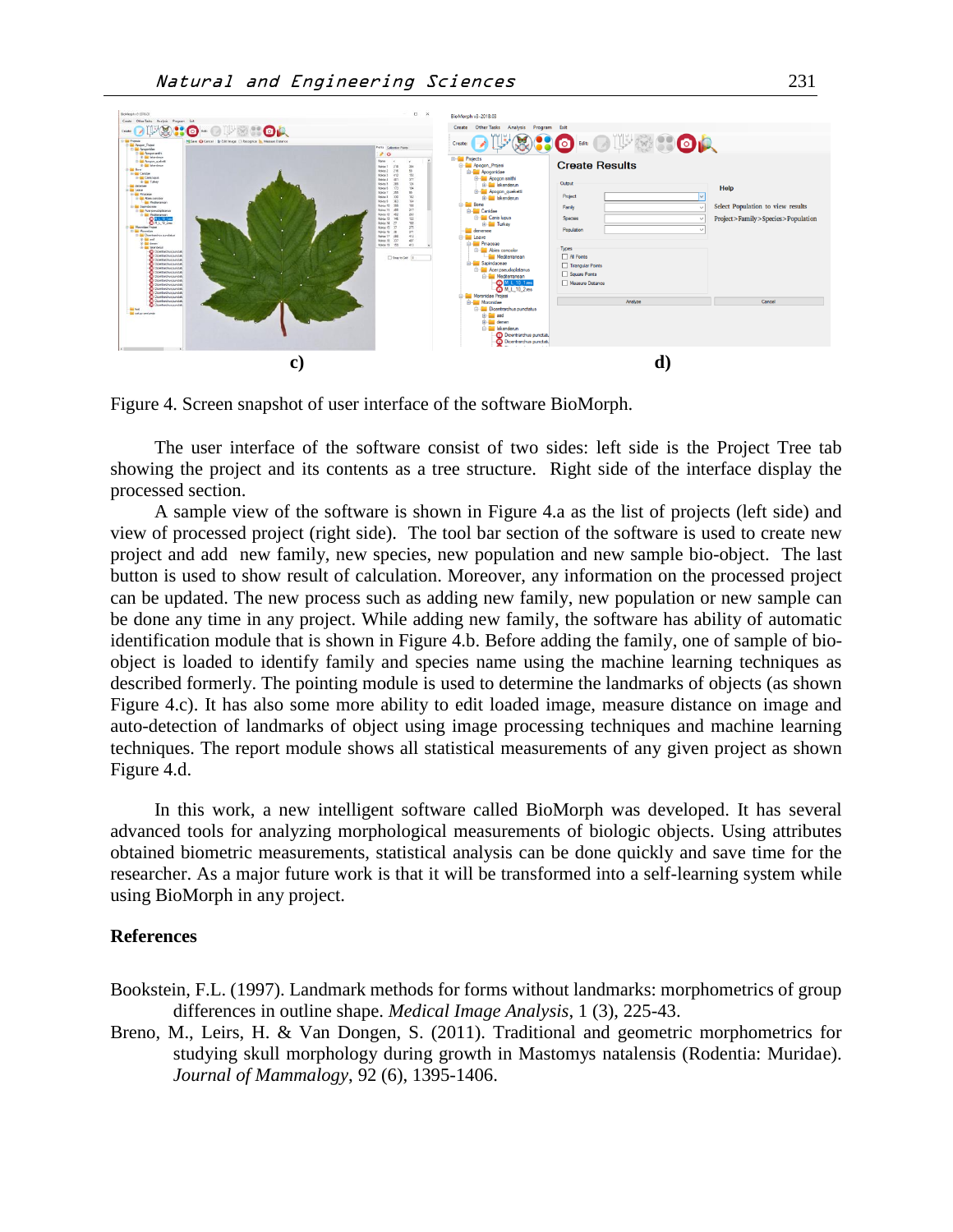- Duda, R. O., Hart, P. E., & Stork, D. G. (2012). Pattern classification. Wiley-Interscience Publication. John Wiley & Sons. 680p.
- Hockaday, S., Beddow, T.A., Stone, M., Hancock, P., & Ross, L.G. (2000). Using truss networks to estimate the biomass of Oreochromis niloticus, and to investigage shape characteristics. *Journal of Fish Biology,* 57: 981-1000.
- Hossain, M. A., Nahiduzzaman, M., Saha, D., Khanam, M. U. H. & Alam, M. S. (2010). Landmarkbased morphometric and meristic variations of the endangered Carp, Kalibaus Labeo calbasu, from stocks of two isolated rivers, the Jamuna and Halda, and a hatchery. *Zoological studies*, 49 (4), 556-563.
- İşçimen, B., Kutlu, Y. & Turan, C. (2017a). Classification of serranidae species using color based statistical features. *Natural and Engineering Sciences*, 2 (1), 25-34.
- İşçimen, B., Kutlu, Y. & Turan, C. (2017b). Classification of fish families using texture analysis. The 3rd International Symposium on EuroAsian Biodiversity (SEAB-2017), 23.
- İşçimen, B., Kutlu, Y. & Turan, C. (2017c). Performance comparison of different sized regions of ınterest on fish classification. ınternational conference on engineering technologies, 222- 227.
- İşçimen, B., Kutlu, Y. & Turan, C. (2017d). Classification of serranidae species using color based statistical features. *Natural and Engineering Sciences* 2 (1), 25-34
- İşçimen, B., Kutlu, Y., Reyhaniye, AN., & Turan, C. (2014). Image analysis methods on fish recognition. 22nd Signal Processing and Communications Applications Conference, 1411- 1414.
- İşçimen, B., Kutlu, Y., Uyan, A. & Turan, C. (2015). Classification of fish species with two dorsal fins using centroid-contour distance.  $23<sup>th</sup>$  Signal Processing and Communications Applications Conference. 1981-1984.
- Klingenberg, C. P. (2011). MorphoJ: an integrated software package for geometric morphometrics. *Molecular Ecology Resources*, 11(2), 353-357.
- Kutlu, Y. & Turan, C. (2017). The Landmarks Prediction for streaked gurnard Chelidonichthys Lastoviza using Artificial Neural Networks. Natural and Engineering Sciences, The 3rd International Symposium on EuroAsian Biodiversity (SEAB 2017), Belarus .
- Kutlu, Y., İşçimen, B. & Turan, C. (2017a). Multi-stage fish classification system using morphometry. *Fresenius Environmental Bulletin*, 26 (3), 1911-1917.
- Kutlu, Y., Altan, G., İşçimen, B., Doğdu, S.A. & Turan, C. (2017b). Recognition of Species of Triglidae Family Using Deep Learning. *Journal of the Black Sea/Mediterranean Environment*, 23 (1), 56-65.
- Kutlu, Y., İşçimen, B. & Turan, C. (2017c). Parameter selection in centroid-contour distance method for classification of pufferfish species. International symposium on pufferfish, 29.
- Kutlu, Y., Kuntalp, M. & Kuntalp, D. (2009). Optimizing the performance of an MLP classifier for the automatic detection of epileptic spikes. *Expert Systems with Applications*, 36 (4), 7567-7575.
- Parsons, K.J., Robinson, B.W. & Hrbek, T. (2003). Getting into shape: an empirical comparison of traditional truss-based morphometric methods with a newer geometric method applied to New World cichlids. *Environmental Biology of Fishes*, 67: 417-431.
- Slice, D.E. (2007). Geometrics morphometrics. *Annual Review of Anthropology,* 36:261–81.
- Strauss, R.E. & Bookstein, F.L. (1982). The truss: body form reconstructions in morphometrics. *Systematic Zoology,* 31: 113-135.
- Turan, C. & Oral, M. (2005). A computer package program for morphometric ıdentifications of fish populations: MorFISH. ITAFE05: International Congress on Information Technology